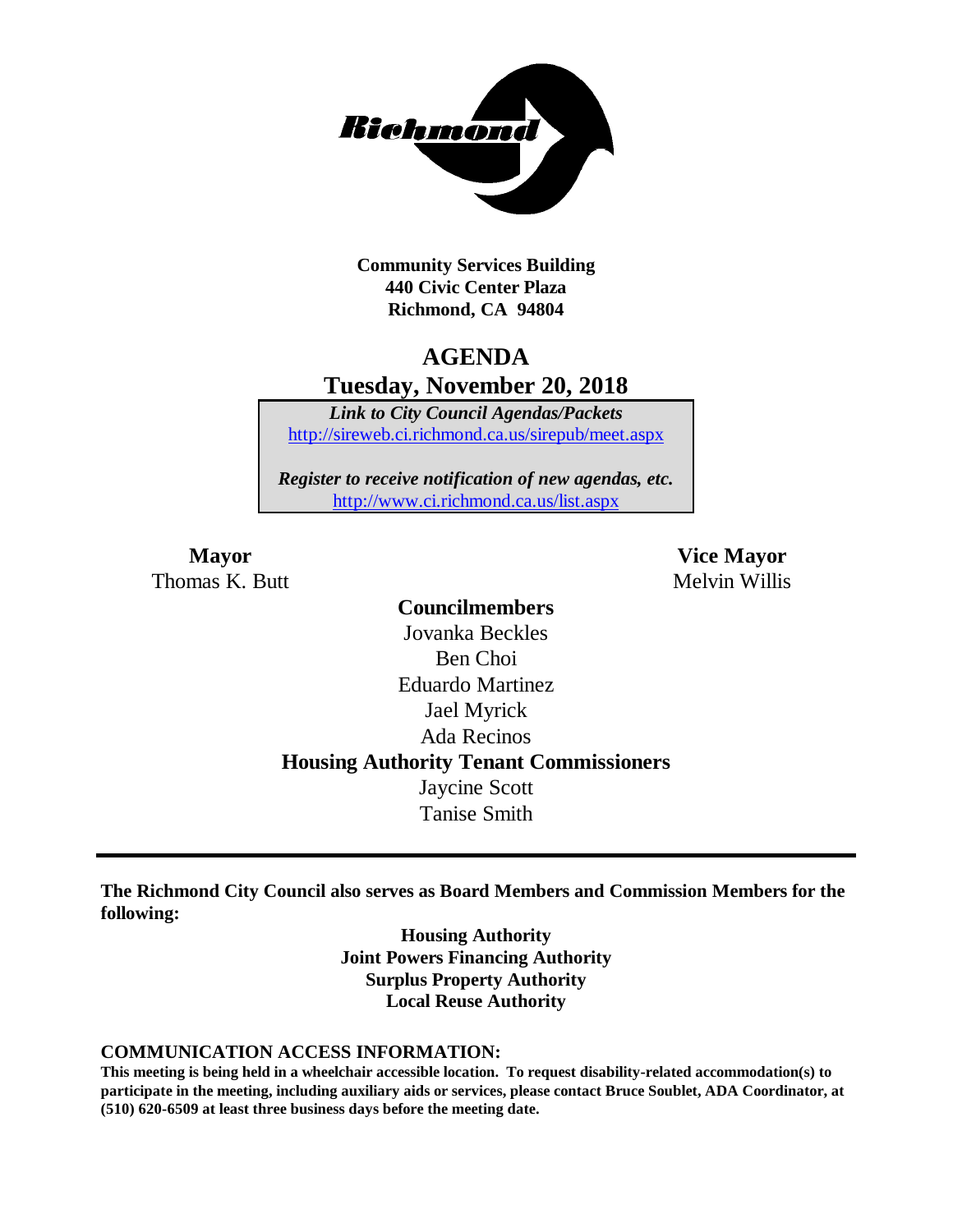# **MEETING PROCEDURES**

The City of Richmond encourages community participation at its City Council meetings and has established procedures that are intended to accommodate public input in a timely and time-sensitive way. As a courtesy to all members of the public who wish to participate in City Council meetings, please observe the following procedures:

**PUBLIC COMMENT ON AGENDA ITEMS:** Anyone who desires to address the City Council on items appearing on the agenda must complete and file a pink speaker's card with the City Clerk **prior** to the City Council's consideration of the item. Once the City Clerk has announced the item, no person shall be permitted to speak on the item other than those persons who have submitted their names to the City Clerk. Your name will be called when the item is announced for discussion. **Each speaker will be allowed up to TWO (2) MINUTES to address the City Council on NON-PUBLIC HEARING items listed on the agenda. Speakers are allowed up to THREE (3) minutes on PUBLIC HEARING items.**

**OPEN FORUM FOR PUBLIC COMMENT:** Individuals who would like to address the City Council on matters not listed on the agenda or on items remaining on the consent calendar may do so under Open Forum. All speakers must complete and file a pink speaker's card with the City Clerk **prior** to the commencement of Open Forum. The amount of time allotted to individual speakers shall be determined based on the number of persons requesting to speak during this item. **The time allocation for each speaker will be as follows:** 15 or fewer speakers, a maximum of 2 minutes; 16 to 24 speakers, a maximum of 1 and one-half minutes; and 25 or more speakers, a maximum of 1 minute.

#### **SPEAKERS ARE REQUESTED TO OCCUPY THE RESERVED SEATS IN THE FRONT ROW BEHIND THE SPEAKER'S PODIUM AS THEIR NAME IS ANNOUNCED BY THE CITY CLERK.**

**CONSENT CALENDAR:** Consent Calendar items are considered routine and will be enacted, approved or adopted by one motion unless a request for removal for discussion or explanation is received from the audience or the City Council. A member of the audience requesting to remove an item from the consent calendar that is sponsored by City staff must first complete a speaker's card and discuss the item with a City staff person who has knowledge of the subject material **prior** to filing the card with the City Clerk and **prior** to the City Council's consideration of Agenda Review. Councilmembers who request to remove an item from the consent calendar must do so during Agenda Review. An item removed from the Consent Calendar may be placed anywhere on the agenda following the City Council's agenda review.

**CONDUCT AT MEETINGS:** Richmond City Council meetings are limited public forums during which the City strives to provide an open, safe atmosphere and promote robust public debate. Members of the public, however, must comply with state law, as well as the City's laws and procedures and may not actually disrupt the orderly conduct of these meetings. The public, for example, may not shout or use amplifying devices, must submit comment cards and speak during their allotted time, may not create a physical disturbance, may not speak on matters unrelated to issues within the jurisdiction of the City Council or the agenda item at hand, and may not cause immediate threats to public safety.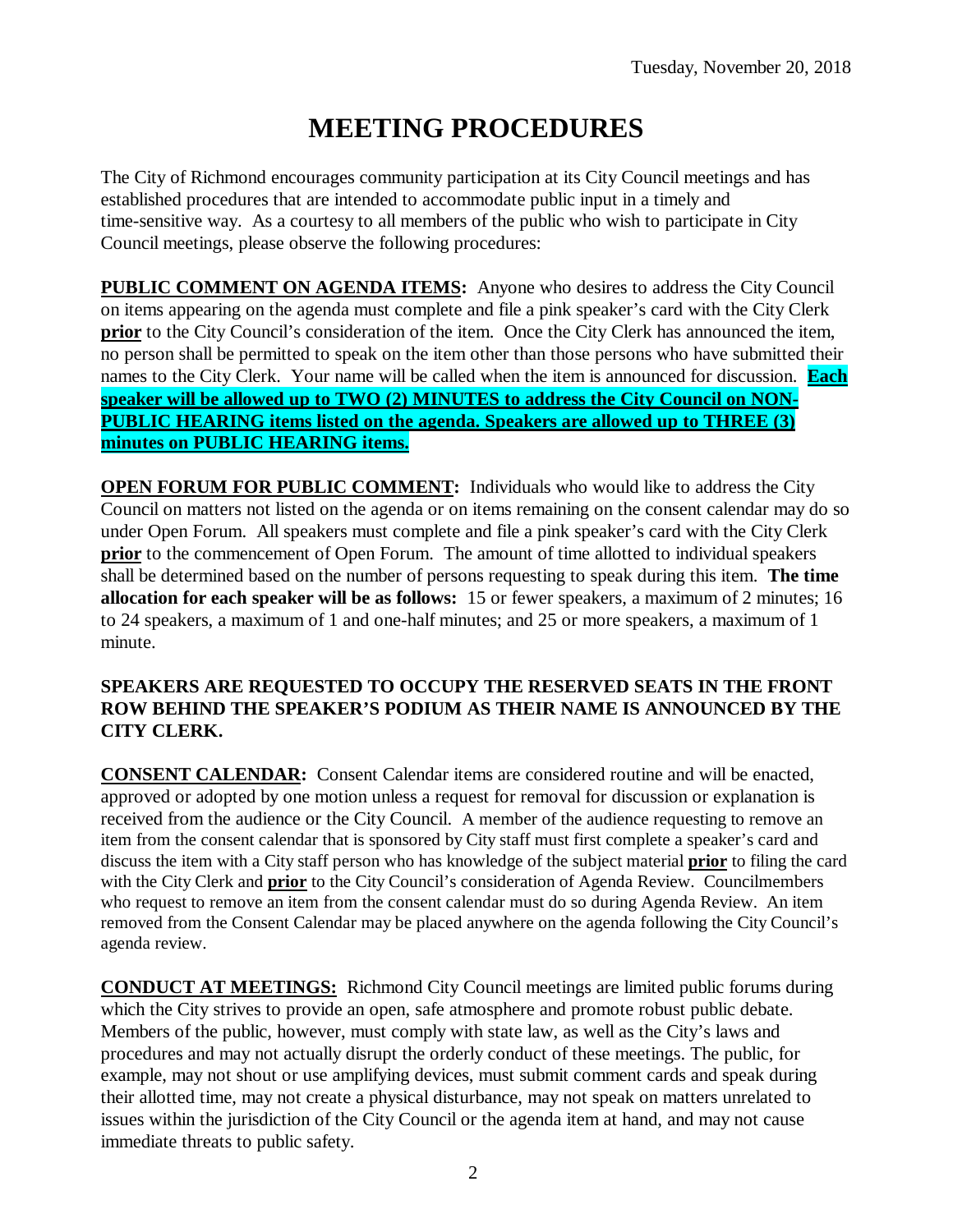**CITY HARASSMENT POLICY:** The City invites public comment and critique about its operations, including comment about the performance of its public officials and employees, at the public meetings of the City Council and boards and commissions. However, discriminatory or harassing comments about or in the presence of City employees, even comments by third parties, may create a hostile work environment, if severe or pervasive. The City prohibits harassment against an applicant, employee, or contractor on the basis of race, religious creed, color, national origin, ancestry, physical disability, medical condition, mental disability, marital status, sex (including pregnancy, childbirth, and related medical conditions), sexual orientation, gender identity, age or veteran status, or any other characteristic protected by federal, state or local law. In order to acknowledge the public's right to comment on City operations at public meetings, which could include comments that violate the City's harassment policy if such comments do not cause an actual disruption under the Council Rules and Procedures, while taking reasonable steps to protect City employees from discrimination and harassment, City Boards and Commissions shall adhere to the following procedures. If any person makes a harassing remark at a public meeting that violates the above City policy prohibiting harassment, the presiding officer of the meeting may, at the conclusion of the speaker's remarks and allotted time: (a) remind the public that the City's Policy Regarding Harassment of its Employees is contained in the written posted agenda; and (b) state that comments in violation of City policy are not condoned by the City and will play no role in City decisions. If any person makes a harassing remark at a public meeting that violates the above City policy, any City employee in the room who is offended by remarks violating the City's policy is excused from attendance at the meeting. No City employee is compelled to remain in attendance where it appears likely that speakers will make further harassing comments. If an employee leaves a City meeting for this reason, the presiding officer may send a designee to notify any offended employee who has left the meeting when those comments are likely concluded so that the employee may return to the meeting. The presiding officer may remind an employee or any council or board or commission member that he or she may leave the meeting if a remark violating the City's harassment policy is made. These procedures supplement the Council Rules and Procedures relating to disruption of orderly conduct at Council meetings.

Any law enforcement officer on duty or whose service is commanded by the presiding officer shall be Sergeant-at-Arms of the Council meetings. He/she, or they, shall carry out all orders and instructions given by the presiding officer for the purpose of maintaining order and decorum at the Council meetings (City Council Rules of Procedure and Order Section III F, RMC Section 2.12.030).

**\*\*\*\*\*\*\*\*\*\*\*\*\*\*\*\*\*\*\*\*\*\*\*\*\*\*\*\*\*\*\*\*\*\*\*\*\*\*\*\*\*\*\*\*\*\*\*\*\*\*\*\*\*\*\*\*\*\***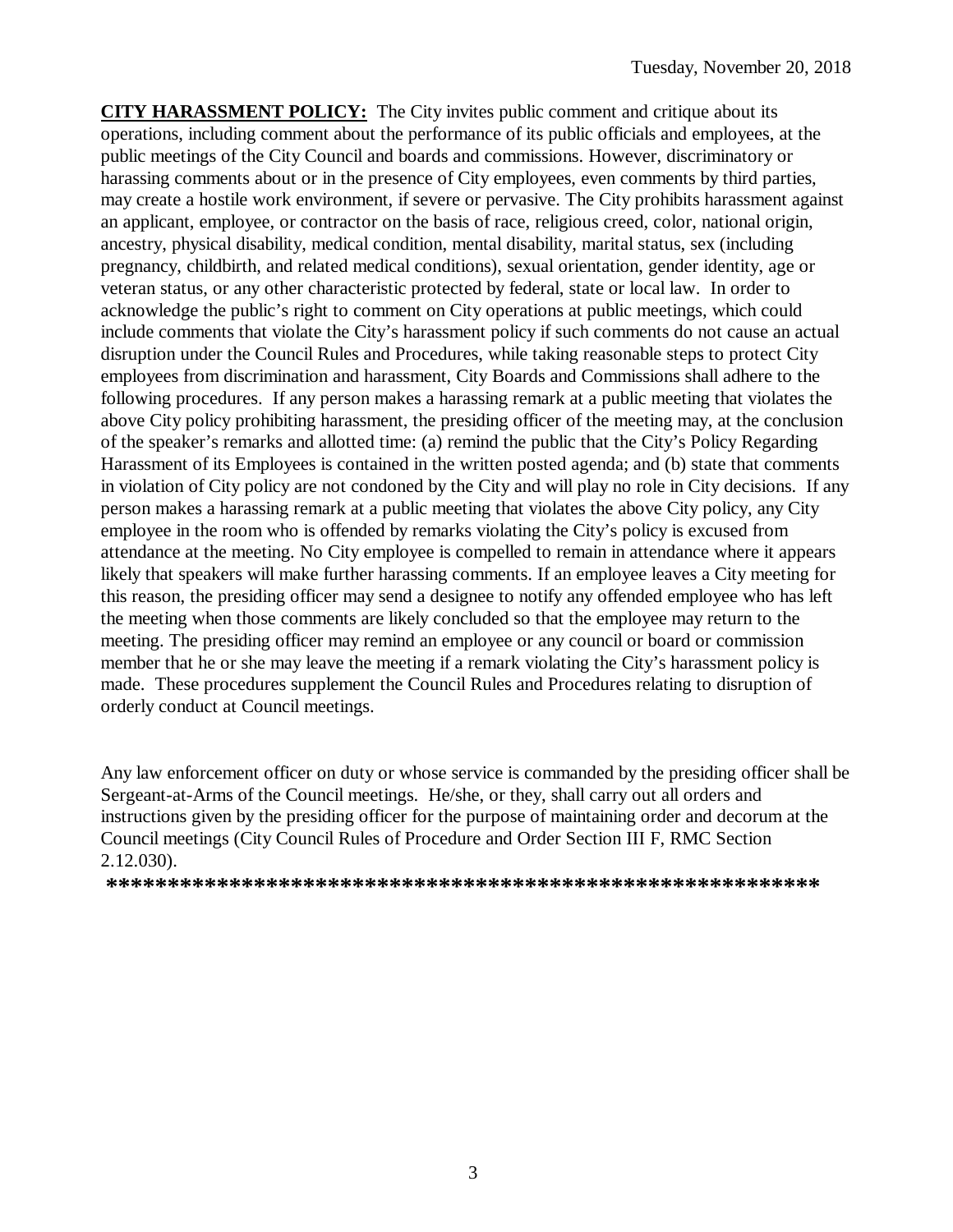## **SPECIAL MEETING OF THE RICHMOND HOUSING AUTHORITY**

5:30 p.m.

- **A. PLEDGE TO THE FLAG**
- **B. ROLL CALL**
- **C. STATEMENT OF CONFLICT OF INTEREST**

### **D. AGENDA REVIEW**

#### **E. REPORT FROM THE EXECUTIVE DIRECTOR**

#### **F. HOUSING AUTHORITY CONSENT CALENDAR**

- **F-1.** ADOPT a resolution approving a contract amendment with CVR Associates to provide management and financial services for the Richmond Housing Authority by Jon Gresley and Tony Ma, increasing the contract amount by \$140,000, for a total amount not to exceed \$240,000, and for a term extending from December 31, 2018, to June 30, 2019 - Richmond Housing Authority (Gabino Arredondo/LaShonda White 620-6512).
- **F-2.** APPROVE the minutes of the October 23, 2018, special Richmond Housing Authority meeting - City Clerk's Office (Pamela Christian 620-6513).

#### **G. STUDY SESSION**

**G-1.** RECEIVE a report from Enterprise Community Partners and Structure Development Advisors on an Asset Repositioning Plan for the Richmond Housing Authority (RHA) that will provide context for important governance decisions required regarding the short-term and long-term future of the RHA - Richmond Housing Authority (Gabino Arredondo 620-6512).

#### **H. ADJOURNMENT**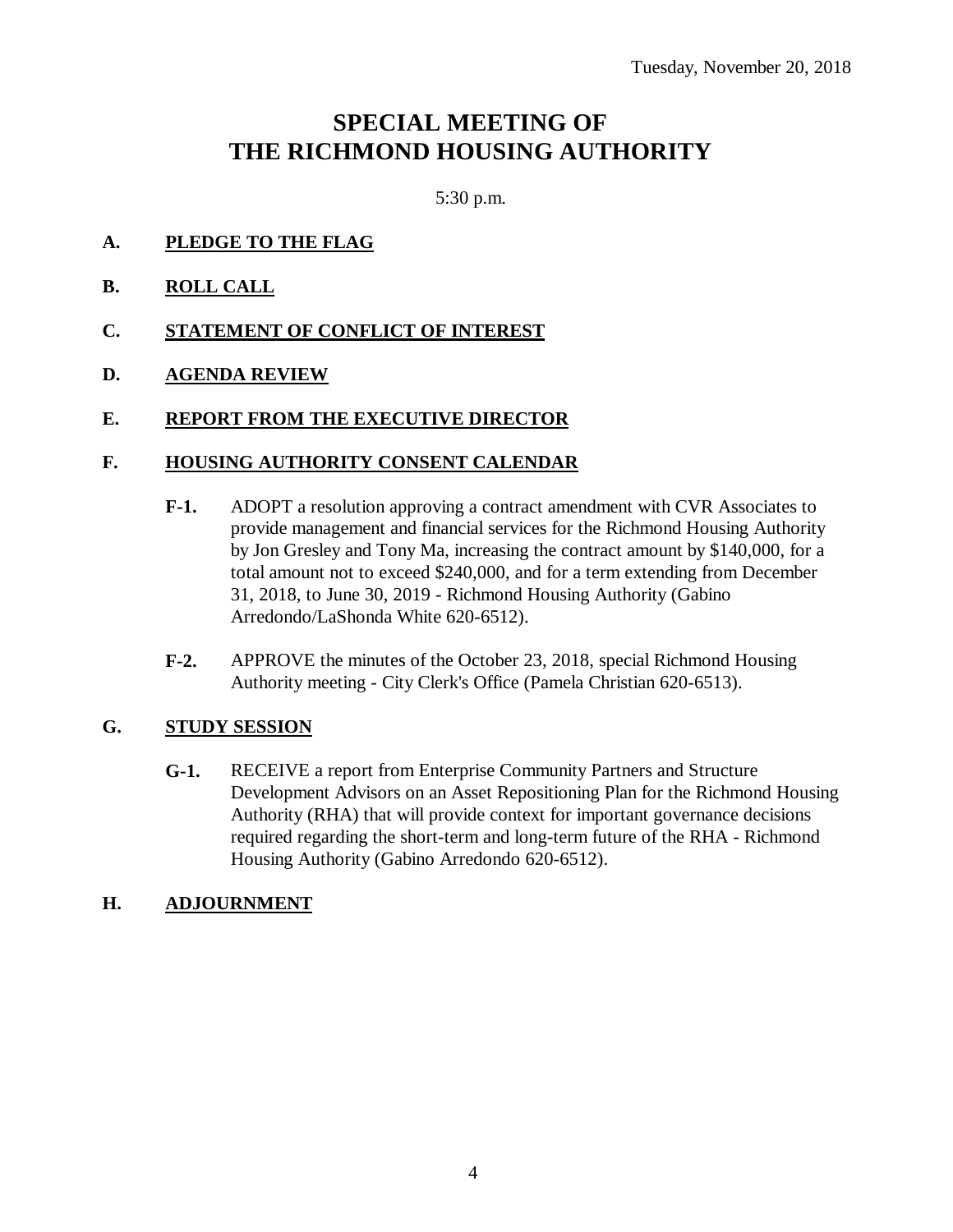### **REGULAR MEETING OF THE RICHMOND CITY COUNCIL**

6:30 p.m.

### **A. ROLL CALL**

- **B. STATEMENT OF CONFLICT OF INTEREST**
- **C. AGENDA REVIEW**

#### **D. REPORT FROM THE CITY ATTORNEY OF FINAL DECISIONS MADE DURING CLOSED SESSION**

#### **E. REPORT FROM THE CITY MANAGER**

#### **F. OPEN FORUM FOR PUBLIC COMMENT**

#### **G. CITY COUNCIL CONSENT CALENDAR**

- **G-1.** APPROVE the purchase of fire attack hose from LN Curtis & Sons in an amount not to exceed \$17,064.85 - Fire Department (Chief Adrian Sheppard 307-8041).
- **G-2.** ACCEPT and APPROPRIATE the grant award from The California Endowment for the Office of Neighborhood Safety (ONS) in the amount of \$25,000, for general and emergency support services for ONS participants supported by street outreach work - City Manager's Office/Office of Neighborhood Safety (Carlos Martinez/Sam Vaughn/Tammi Edwards 620-5422).
- **G-3.** ADOPT a resolution authorizing service contracts with three project management firms, for as-needed project management services, in an amount not to exceed \$300,000 per firm, over a three-year period plus a two-year extension - Engineering and Capital Improvement Projects (Yader Bermudez 774-6300).
- **G-4.** ADOPT a resolution adopting the Mitigated Negative Declaration and Mitigation Monitoring and Reporting Program for the North Shore (Goodrick Avenue) Bay Trail Gap Closure Project; and ACCEPT and APPROPRIATE the \$976,000 Measure J grant funds to commence the public bid process for the construction of the Project - Engineering and Capital Improvement Projects Department (Yader A. Bermudez 774-6300/Michael Williams 307-8147).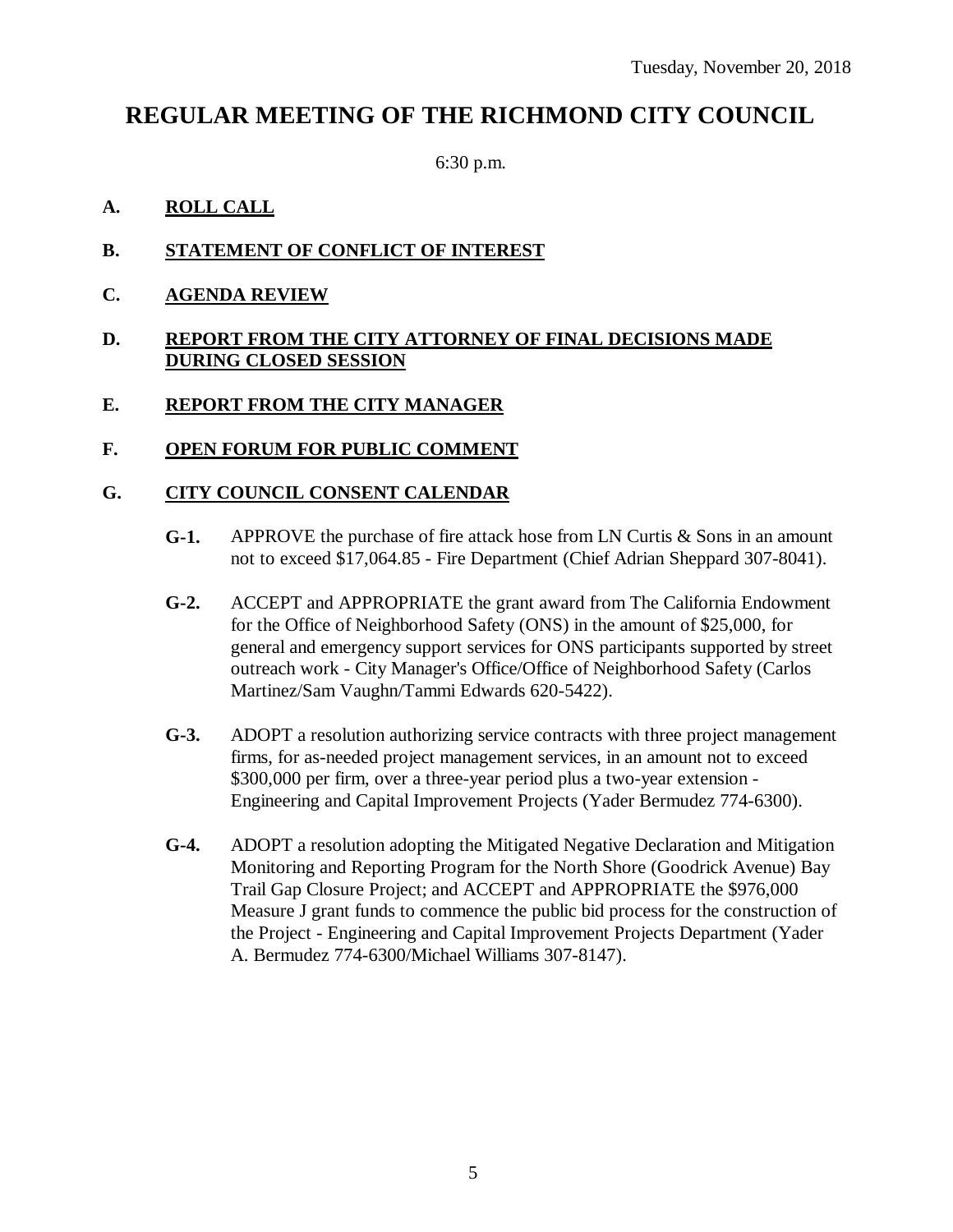- **G-5.** ALLOCATE \$200,000 in Environmental and Community Investment Agreement funds to the Yellow Brick Road project; and APPROVE a \$200,000 contract amendment with Nichols Consulting Engineers for additional design services on the Yellow Brick Road project. The original contract award was for \$795,697.58; Contract Amendment No. 1 incorporated a required signed federal form into the original contract and did not increase the contract amount; the proposed Contract Amendment No. 2 would increase the original contract amount by \$200,000, for a total contract amount not to exceed \$995,697.58 - Engineering and Capital Improvement Projects Department (Yader Bermudez 774-6300/Tawfic Halaby 621-1612).
- **G-6.** ACCEPT and APPROPRIATE a grant award for fiscal year 2018-19, in the amount of \$5,953, from the Pacific Library Partnership for broadband hardware and telecommunications costs, for the Library Division - Library and Cultural Services Department (Katy Curl 620-6554).
- **G-7.** APPROVE the Richmond Public Library's participation in Public Library Partnership and AUTHORIZE payment of annual membership fees in an amount not to exceed \$17,000 per year for a three-year period covering fiscal years 2018- 2019, 2019-2020, and 2020-2021 with the option of one two-year extension - Library and Cultural Services Department (Wylendian Eastman 620-6963/Katy Curl 620-6554).
- **G-8.** APPROVE the reallocation of the Fiscal Year 2018/19 ECIA Transportation budget to fund specific transportation and transit programs as recommended by the ECIA Committee on August 24, 2018, and November 14, 2018 - City Manager's Office (Carlos Martinez/Lori Reese-Brown 620-6512).
- **G-9.** RECEIVE the monthly report on Point Molate activities for the month of August 2018 - City Manager's Office (Carlos Martinez/Craig Murray 620-6512).
- **G-10.** RECEIVE the monthly report on Point Molate activities for the month of September 2018 – City Manager's Office (Carlos Martinez/Craig Murray 620- 6512)
- **G-11.** APPROVE the qualified consultant list that includes Evan Brooks Associates, Glen Price Group, Rincon Consultants, and Resource Development Associates to provide grant writing, grant seeking, or other grant-related services to City department(s), on an as-needed basis, for three years, with two one-year extension options, not to exceed an aggregate total expenditure of \$300,000 between the four firms, per fiscal year - City Manager's Office/Finance Department (Carlos Martinez/LaShonda White 620-6512/Belinda Warner/Ofelia Alvarez 620-6740).